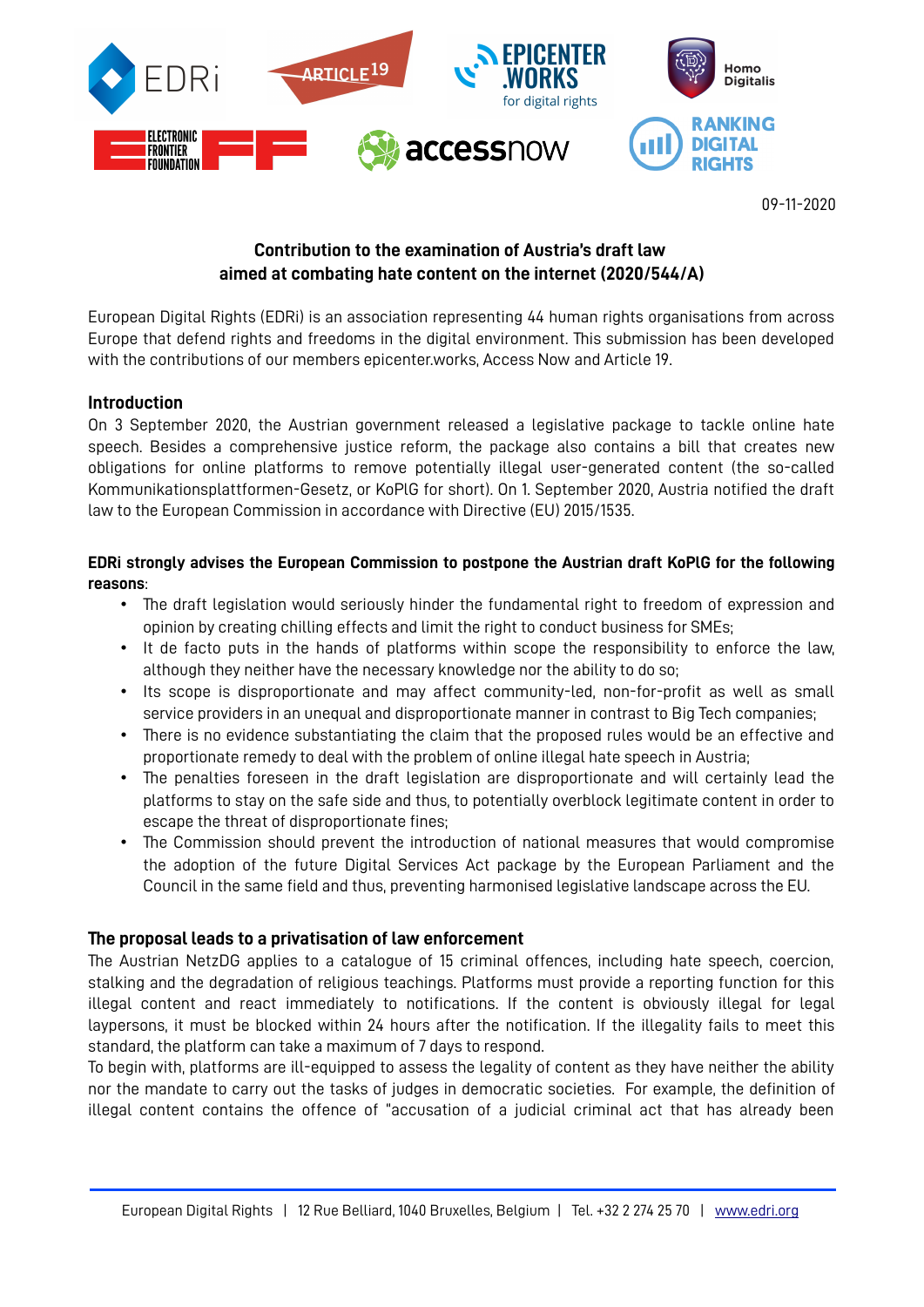

dismissed" (§ 113 StGB). The platform would only be able to assess whether a certain content falls under this offence if it had access to court and penal records, which it does not and legally cannot obtain - let alone to obtain this information within a 24-hour or 7-day period. Other offences include coercion (§ 105 Criminal Code) and persistent persecution (§ 107a StGB), which can only be assessed if the platform knew the life situation of the affected person and behavioural changes this posting might have created. The draft bill does not require the person mentioned in a posting to be the one notifying the content as illegal, making the moderation process of the platform even more stochastic and leaning towards over-blocking as a matter of prudence. Legally it is questionable how private prosecution offences like insult (§ 115 StGB) can even be assessed in this context, because if the person the posting is about doesn't complain they wouldn't qualify as illegal in the first place.

#### **Strict time limits create incentives for over-removal**

These problems are compounded by the 24-hour deadline, which will lead platforms to remove content merely upon notice, without appropriate analysis and without due process. Legitimate speech will inevitably get caught as a result. This concern has been confirmed by the Constitutional Council of France that held that a 24 hour-time frame for removing online hate speech was unconstitutional due to its negative impact on the right to freedom of expression.

The risk of arbitrary censorship imposed by the draft bill is further increased by the high fines for platforms' non-compliance that can go up to 10 million Euro. Especially for those social networks that are not large online platforms with sufficient resources(eg. Facebook, Google, Youtube, etc.), it will be easier to delete risky content on the basis of terms of service instead of spending hundreds of thousands Euro in training and hiring specialised staff that should then perform a highly complex task of assessing content's legality and balancing users' fundamental rights and freedoms. It is the Member States' positive obligation to prevent non-justifiable limitations of fundamental rights by private actors, especially if such a conduct is a by-product of legislative demands imposed by Member States themselves.

#### **Broad scope with huge repercussions**

The scope of the draft bill includes all information service providers if their main purpose is the exchange of messages, videos, pictures or audio files among a large audience, as long as they have at least 100,000 registered users from Austria or an annual turnover of at least 500,000 euros with the service in Austria. There are specific exceptions for not-for-profit online encyclopedias (Wikipedia.de), comment sections of news websites (derStandard.at, Krone.at), and e-commerce platforms that convey services or goods (Amazon.com, Geizhals.at, MyHammer.at).

Critically, the draft lacks any safeguard for Small and Medium Enterprises (SMEs) and will also apply to non-commercial platforms. In essence, there is one set of obligations that applies directly to Facebook and Google and all other smaller platforms. If a European company becomes popular in Austria and exceeds the threshold of 100.000 registered users in this country, the law becomes applicable, nevertheless if there has ever been any profit. In the national consultation affected services have estimated the cost of complying with the obligations of KoPlG at 50,000 to 120,000 Euros per year. Additionally, penalties of up to 10 million Euros for the company and 10.000 to 50.000 Euros for the named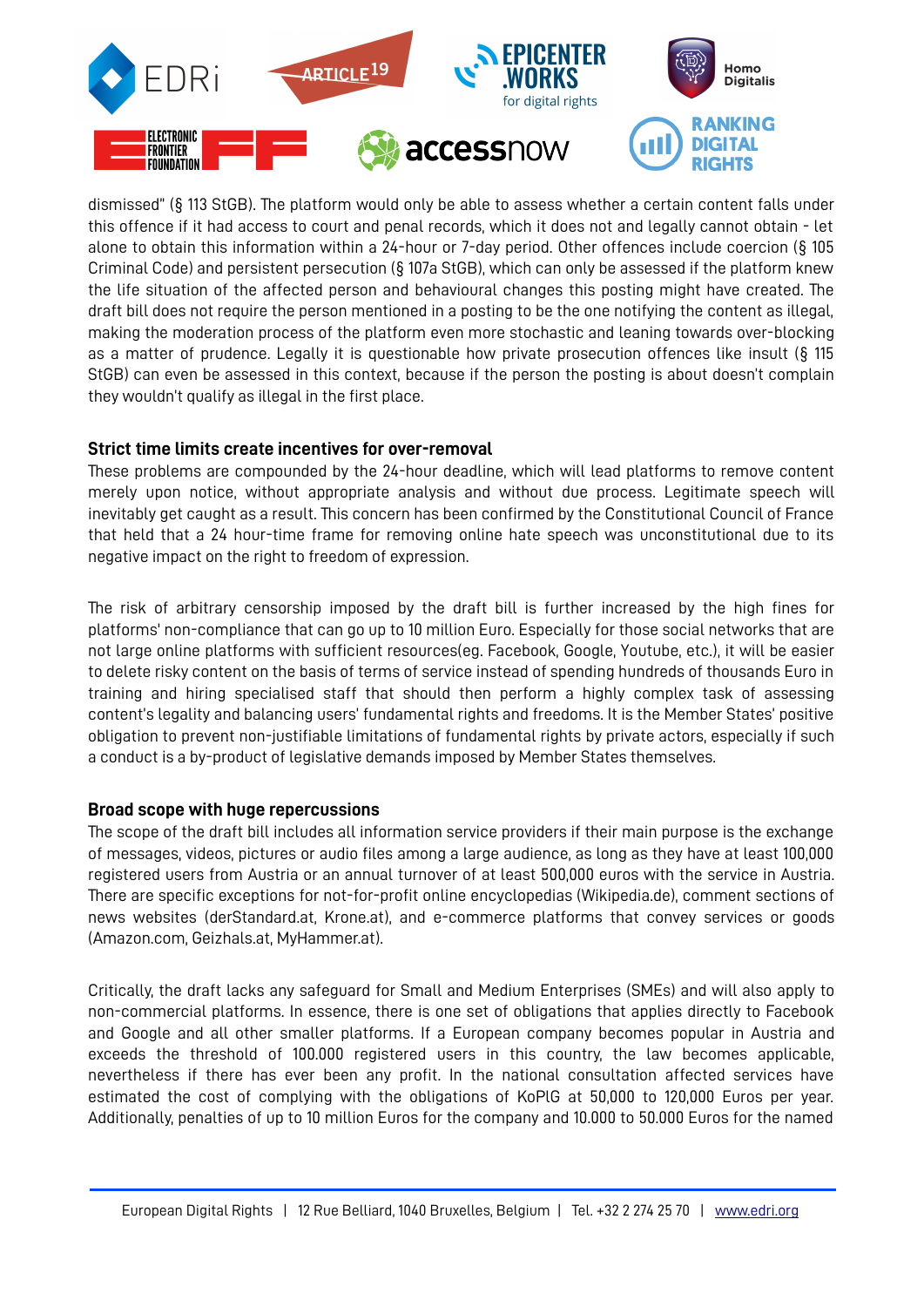

representative will apply. This creates a real and tangible restriction for the cross-border provision of services in the single market. European SMEs would be foolish to grow in the Austrian market with these types of restrictions.

Furthermore, the Austrian draft bill goes beyond the German Network Enforcement Act (NetzDG) in so far as the scope is not limited to for-profit social networks. The national consultation already identified affected crowdfunding platforms, projects adjacent to Wikipedia for sharing pictures (WikiCommons) and structured data (WikiData), educational startups and code sharing platforms (Github). They all have in common that there is neither evidence to substantiate a claim of illegal hate speech on those platforms, nor evidence that the proposed rules would be an effective or proportionate remedy for their situations. In light of the diversity of online services and the definition proposed this draft bill risks to seriously undermine the innovative capacity of the digital market. The legislator has not put forward any type of justification why the scope is not limited to social networks.

Additionally, there are online platforms explicitly exempted from the draft bill that are seriously confronted with the spread of illegal hate speech. Online newspapers in Austria are prone to illegal comments. DerStandard.at alone had in 2016 already 9 million comments and a moderation department of 12 staff that also deals with illegal hate speech in the newspapers online comment section. The bill justifies the exemption of media companies because they are already subjected to the liability regime under Austrian media law, which however does not apply to their comment sections. Earlier drafts of the bill included newspapers in the scope. Amazon is excluded from the scope, although their content moderation policies include rules that cover the types of content the bill defines as illegal hate speech and the company has over a million users in Austria.

The scope of the law does not exclusively apply to those services which have a substantiated problem with illegal hate speech. Several platforms fall within the scope of the draft bill, even though a sufficient evidence of strong presence of online hate speech on their platforms is not only missing, but their whole nature makes these types of problems unlikely (e.g. Crowdfunding platforms). On the other hand, services which are outside its scope have demonstrated a need for intensive moderation of illegal content. Hence, we dispute the argument given in recitals that the restrictions on the cross-border provisioning of services imposed by this national legislation are in line with the requirements of Article 3(4)(a)(ii) of the eCommerce Directive.

#### **Lack of oversight and disproportionate obligations**

As the Austrian association of judges pointed out in their response to the national consultation, the dispute settlement of the media regulatory authority is only tasked with resolving procedural questions about content notification and takedowns. It does not have a competence to resolve the content dispute itself. Together with the lack of judicial oversight, the legality assessment as well as the moderation decision on illegal content are shifted away from the legal system to private companies.

The national legislator plans to extend the competence and to increase the budget of the Austrian media regulator KommAustria that is tasked with enforcement of the draft bill. Yet, the regulator issued a